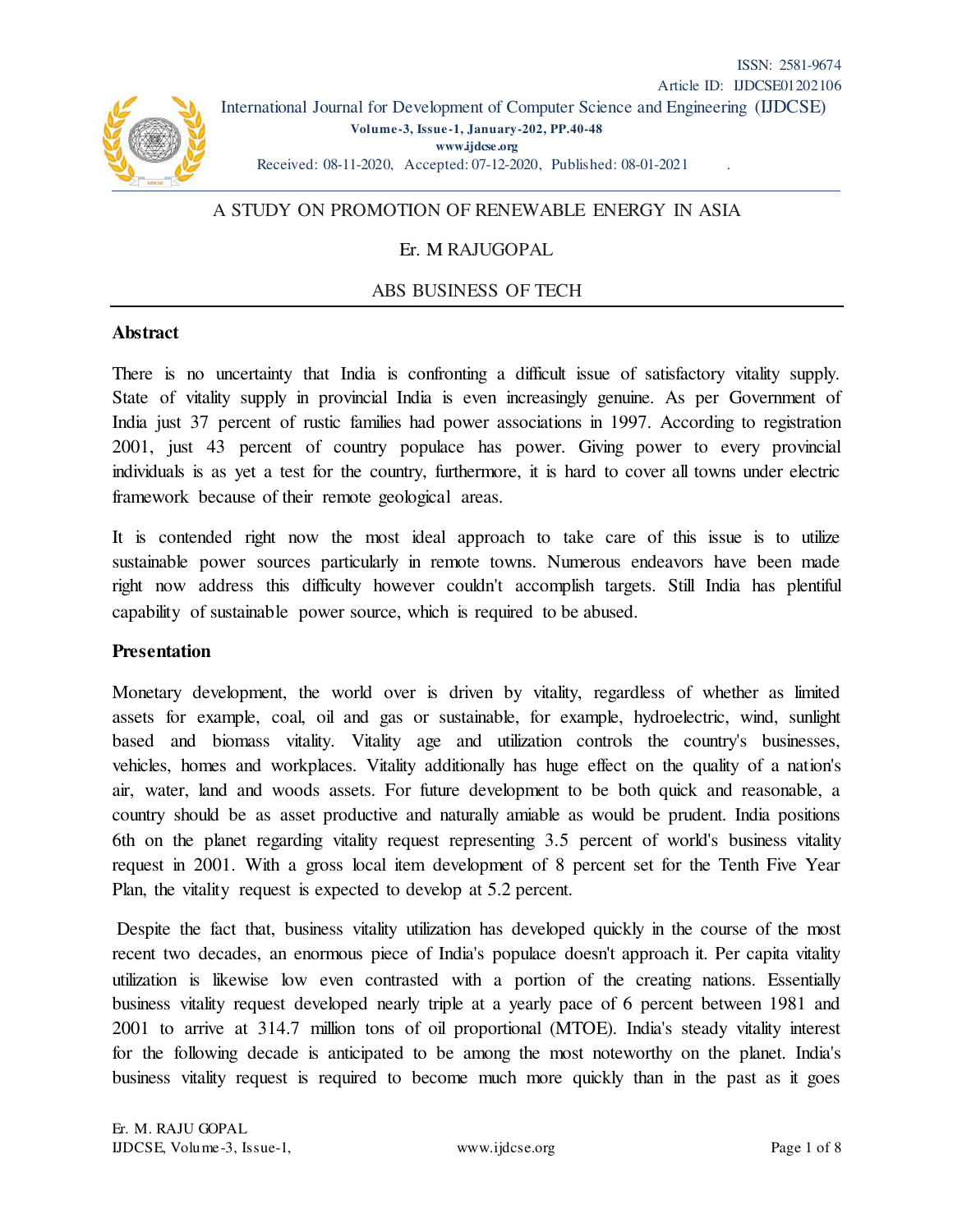down the changes way so as to increase expectations of living. This unmistakably shows India will keep on experience a vitality supply setback through the conjecture period.

This hole has been exacerbated since 1985 when the nation got net merchant of coal. India has additionally been not able to raise its oil creation considerably during the 1990s. Rising oil request of near 10 percent for every year has additionally prompted sizable oil import bill. Also, government finances, refined oil item costs, exacerbating the in general financial loss of the administration. India's quickly developing economy will drive vitality request development at an anticipated yearly pace of 4.6 percent through 2010. This is the most elevated steady vitality request pace of any significant nation.

# **Essential COMMERCIAL ENERGY**

Assets India's vitality use is for the most part dependent on petroleum derivatives. Despite the fact that the nation has huge coal and hydro asset potential, it is moderately poor in oil what's more, gas assets. Thus it needs to rely upon imports to meet its vitality supplies. Topographical dissemination of accessible essential business vitality sources in the nation is very slanted with 77 percent of the hydro potential situated in the northern and north eastern locale of the nation. Correspondingly, around 70 percent of all out coal saves are situated in the eastern locale while a large portion of the hydrocarbon holds lie in the west.

In 1995 coal represented 63.3 percent of India's essential vitality creation while oil 18.6 8.2 percent, and atomic force just 1 percent. Indeed, even today this circumstance has not changed a lot. At present India's power is produced overwhelmingly by coal to the tune of 70 percent. Hydroelectricity positions an inaccessible second that is around 25 percent, trailed by flammable gas, atomic force, oil, and sustainable sources, which account for the staying 5 percent. Current fuel blend is required to change marginally through the figure time frame finishing in 2010. Coal with 65 percent share is anticipated to remain generally equivalent to in 1995, while hydro with 14 percent and flammable gas with 10 percent will have higher portions of all out creation. Oil creation will decrease pointedly, and contribute just 9 percent share. By and large, India's vitality creation was around 8.8 quadrillion Btu (quads) in 1995.

By 2010, India's vitality yield is required to reach 16.4 quads. In examination, China's complete vitality creation was 11.7 quads in 1970, 35.6 quads in 1995, and is gauge to ascend to 64 quads by 2010. **2.1 Coal** Geographical coal stores of the nation are evaluated at 220.98 billion tons (bt) in 2001. Out of this, demonstrated stores are 84.41 bt, while 98.55 bt are demonstrated stores and 38.02 bt are induced stores. Coal keeps on remaining the chief wellspring of business vitality bookkeeping for almost 50 percent of complete supplies. Around 70 percent of intensity is produced by coal and lignite what's more, this pattern is probably going to proceed in the predictable future.

Er. M. RAJU GOPAL IJDCSE, Volume-3, Issue-1, www.ijdcse.org Page 1 of 8 Current evaluations of geographical lignite saves in India are 34.76 bt spread over Tamilnadu and Pondicherry (87.5 percent), Rajasthan (6.9 percent), Gujarat (4.9 percent), Kerala (0.31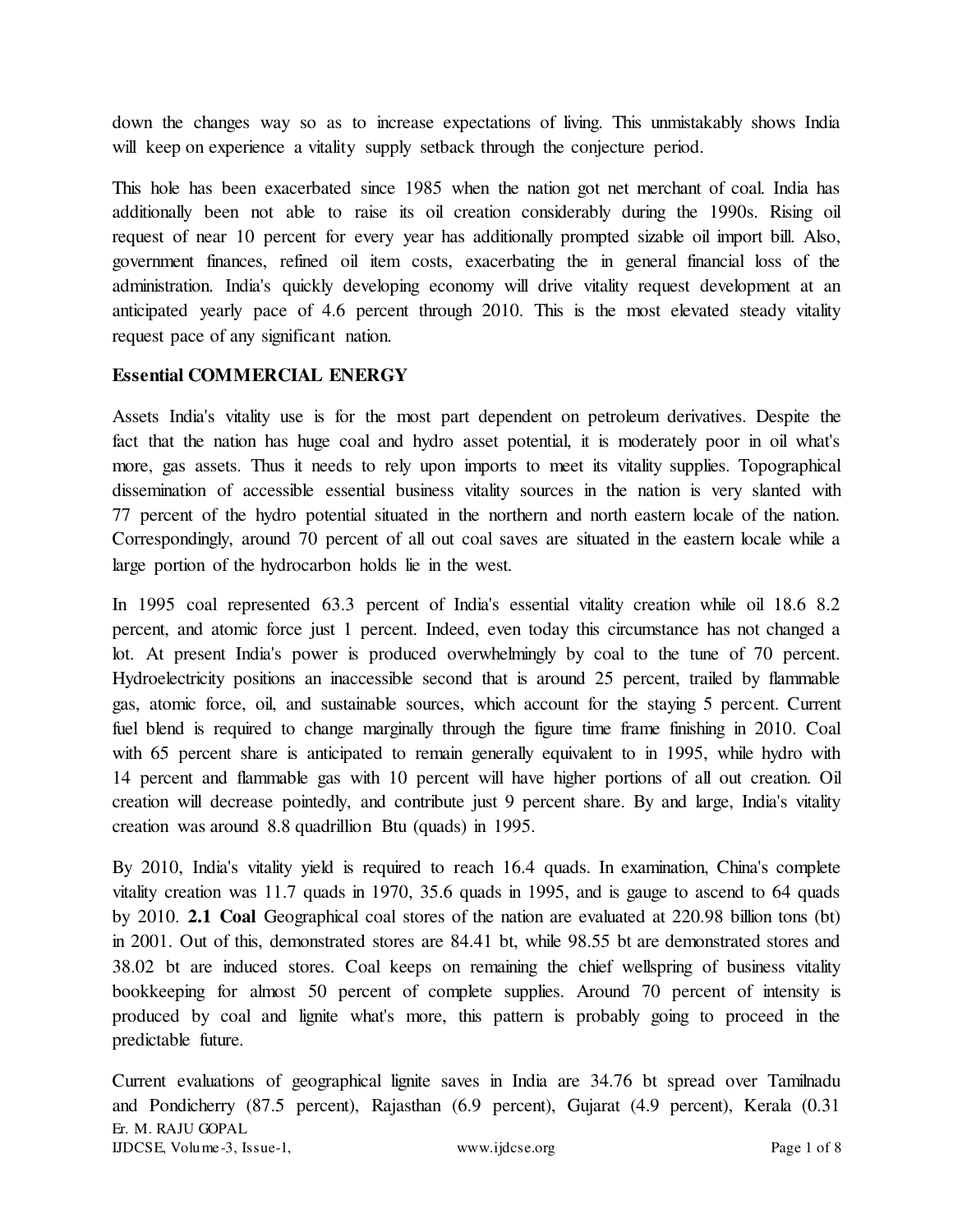percent) and Jammu and Kashmir (0.37 percent). Lignite stores in the southern and western districts have developed as a significant wellspring of fuel supply for conditions of Tamilnadu, Rajasthan and Gujarat. Throughout the years, extensive accentuation has been put on the improvement of lignite for power age. Lignite creation is probably going to increment from 24.3 million tons in 2001-2002 to 55.96 million tons in 2006-2007.

### **Oil and Natural Gas**

Most recent evaluations show that India has around 0.4 percent of the world's demonstrated stores of raw petroleum. As against this, the local rough utilization is assessed 2.8 percent of the world's utilization. Equalization of recoverable holds as assessed in the start of 2001 is put at 733.70 million tons (mt) of unrefined and 749.65 billion cubic meters (BCM) of gaseous petrol. Portion of hydrocarbons in the essential business vitality utilization of the nation has been expanding throughout the years, and is directly assessed at 44.9 percent (36 percent for oil and 8.9 percent for gaseous petrol). Interest for oil is likely to increment further during the following two decades. Transportation area will be the fundamental driver for the anticipated increment in oil request.

Therefore import reliance for oil, which is directly around 70 percent, is probably going to increment further during the Tenth and Eleventh Plans.

## **Hydro Electric Potential**

The key bit of leeway of hydroelectric force is the capacity to store vitality and adaptability of its utilization during top burden periods. India is invested with financially practical hydro potential. Focal Power Authority (CEA) has surveyed India's hydro potential to be around 148,700 MW of introduced limit. Hydroelectric limit as of now under activity is around 26,000 MW and 16,083 MW is under different phases of advancement. The CEA has additionally recognized 56 locales for siphoned capacity plans with an expected total introduced limit of 94,000 MW. Also, a capability of 15,000 MW regarding introduced limit is evaluated from little, small scale and miniaturized scale hydel plans.

### **Nuclear Resources**

Er. M. RAJU GOPAL IJDCSE, Volume-3, Issue-1, www.ijdcse.org Page 1 of 8 Atomic vitality can possibly meet the future needs of power request in the nation. The nation has created capacity to construct and work atomic force plants watching global principles of wellbeing. Current introduced limit of atomic force plants is 2,860 MW representing 2.8 percent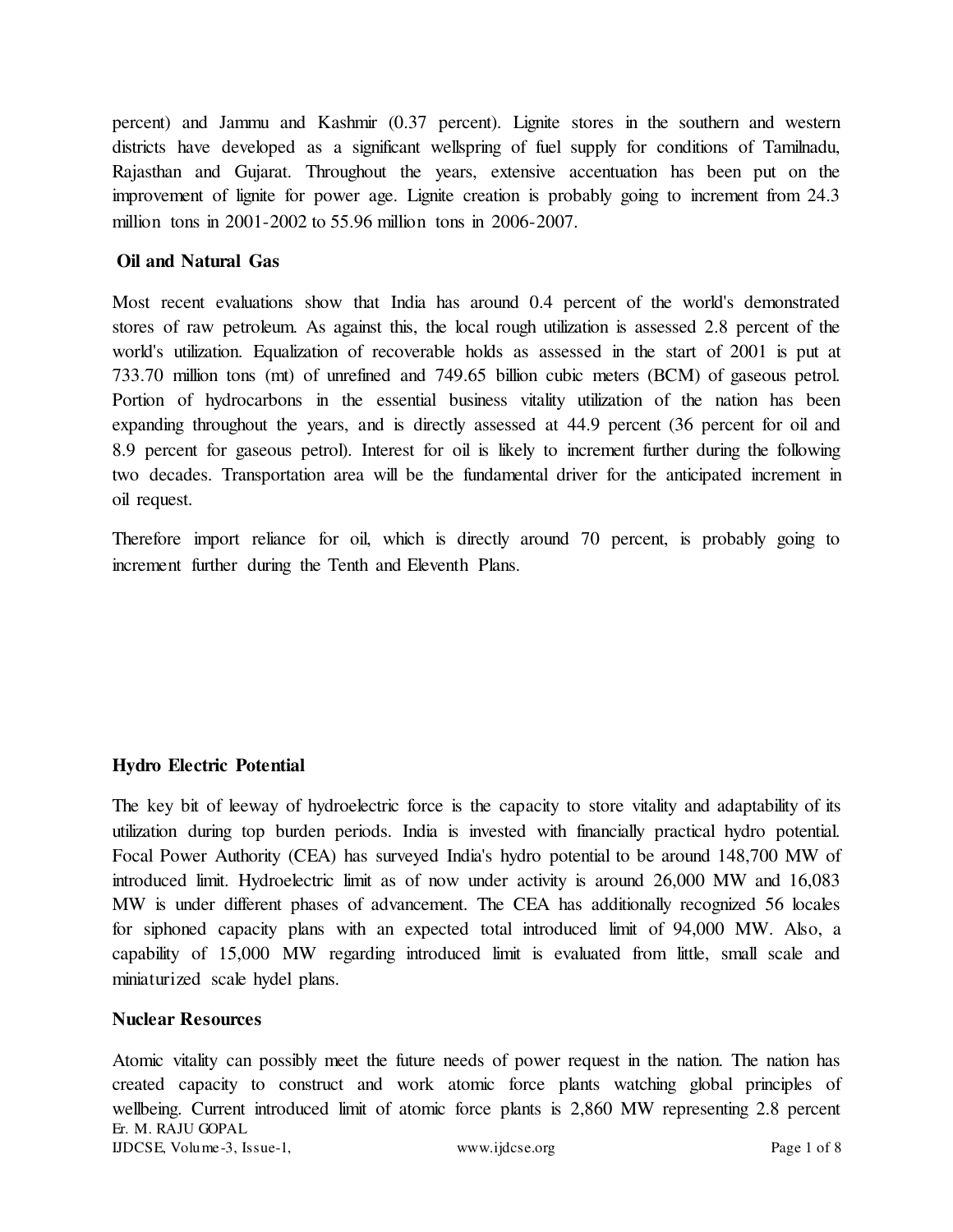of the all out introduced limit of the nation. Atomic Power Company of India Limited (NPCIL) proposes to increment the introduced ability to 9,935 MW by threestage atomic force program for the ideal use of accessible atomic vitality assets.

 The primary phase of 10,000 MW depends on pressurized substantial water reactor (PHWR) utilizing indigenous regular uranium assets. The second organize is proposed to be founded on quick reproducer reactor (FBR) innovation utilizing plutonium removed by reprocessing of the spent fuel from the principal arrange. In the third stage, the nation's huge thorium assets will be used for power age.

## **Renewable Sources of Energy**

India is blessed with bounteous normal and inexhaustible assets of vitality viz., sun, wind and biomass. The nation has had the option to accomplish noteworthy limit expansion of 1,367 MW through wind ranches. India presently positions fifth on the planet after Germany, United States, Spain and Denmark in the age of wind vitality. Accessible sustainable assets should be abused by giving a business direction, at every possible opportunity. It might be important to proceed with appropriations for the situation of socially situated projects to meet the vitality prerequisites of rustic zones, especially remote towns, which might be hard to support through the regular force networks in the close future. Aside from these assets, the nation has critical potential for sea warm, ocean wave power and tidal force.

# **Wind Power**

India is the breeze superpower with an introduced breeze power limit of 1,167 MW and has produced around 5 billion units of power and took care of into the national matrix up until this point. In progress are wind asset appraisal program, wind checking, wind mapping, covering 800 stations in 24 states with 193 breeze checking stations in activity. On the whole 13 conditions of India have a net capability of about 45,000 MW.

## **Coordinated**

# ENERGY SOLUTIONS FOR RURAL FAMILIES: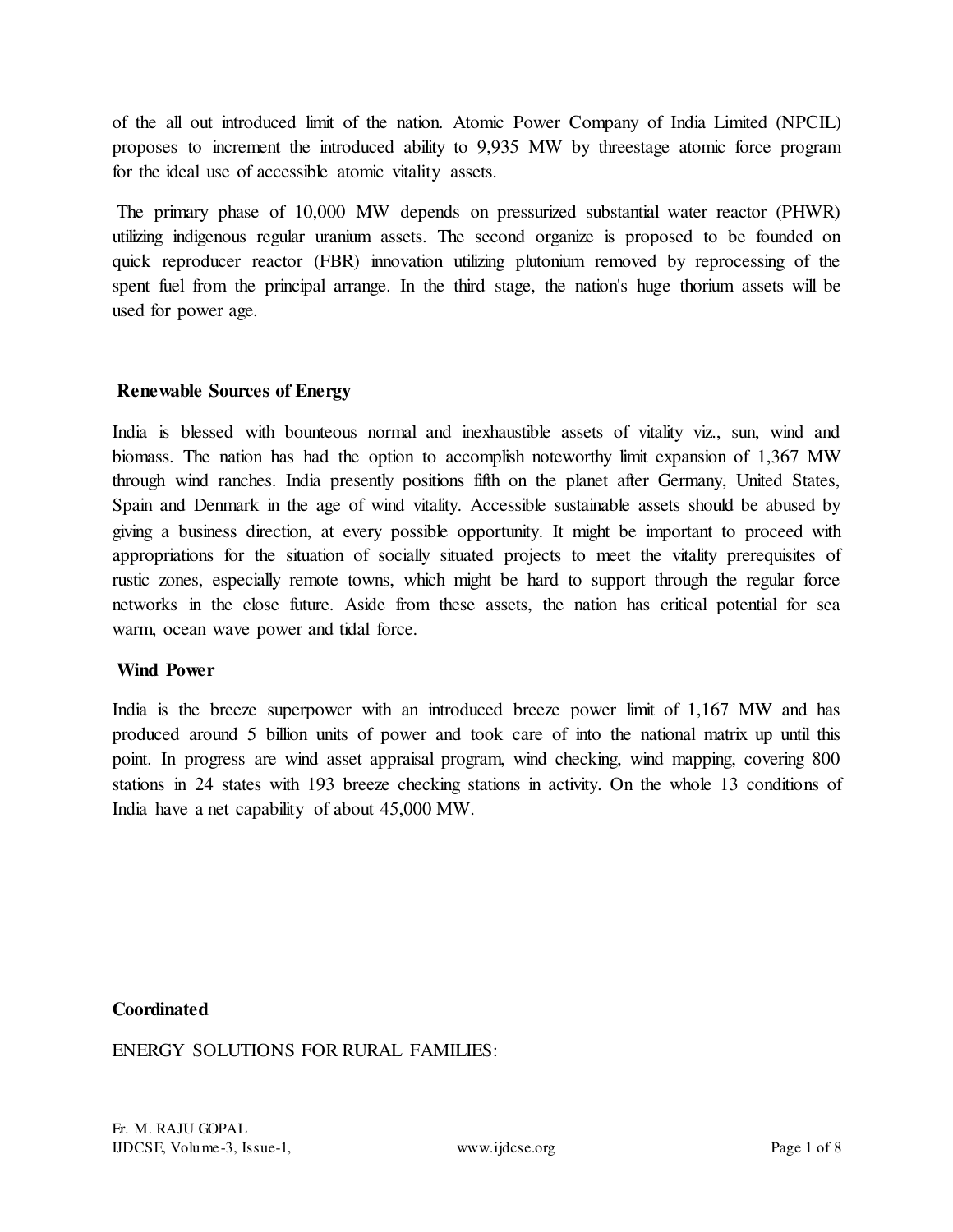TERI'S APPROACH It was understood that provincial vitality utilization design relies upon topographical, social, social also, financial variables. Given the geological and biological assorted variety in the nation, the utilization design for vitality and fuel-blend differ impressively across various agro-climatic zones. While a huge extent of vitality might be used for warming water in chilly territories, families in warm and evaporate zones may end utilizing an enormous some portion of vitality for extraction of water. It was firmly felt that vitality intercessions need to be incorporated with other improvement exercises.

As per a review led by the TERI, streets, drinking water and business beat the list of things to get of rustic networks. Along these lines while needing power, a resident thinks about the utilization of power fundamentally for simple extraction of ground water and for lighting that realizes the plausibility of working longer hours, that is after sun set. In this way, the intercessions were wanted to meet the list of things to get beyond what many would consider possible. The fundamental target of this venture, supported by the Indian Oil Corporation Limited and the Gas Authority of India Limited was to devise and execute pilot-scale ventures planned for rationing kindling and lamp fuel in chosen towns in three areas, speaking to various agro-climatic and financial conditions.

Multi month venture started in May 1995 and unmistakably exhibited three key elements of achievement in advancing sustainable power source advances in towns and checking condition corruption. • Financial help from outside that is the government or the corporate area; • Informed specialized and arranging inputs; and • Active inclusion of panchayats and grassroots level NGOs in execution and the board. The initial phase in the undertaking was to direct town level overviews to discover how a lot of vitality is devoured, how it is expended (examples of utilization) and its amount is accessible locally.

In light of the consequences of the overview and advancement needs of neighborhood populace, one center region was picked for each locale, for model, water warming and cooking in Solan; lighting in Jaisalmer; and cooking in Sultanpur. Vitality plans were set up for each task zone, in light of on sustainable power source innovations (biogas and sun oriented photovoltaic lighting) and vitality productive gadgets (improved lamp oil lights what's more, lamps created by the Indian Oil Enterprise, and improved Chulhas).

# **Local Capacity for Repair**

Upkeep One of the significant points of the task was to guarantee that the activity is kept up, and that gadgets are utilized for quite a while. To accomplish this objective, not exclusively were arranging and execution decentralized, back up administrations for fix and upkeep were made and given. Via preparing nearby experts or marking yearly upkeep contracts with the producers, back up administration focuses were set up to guarantee that gadgets stay in great working request.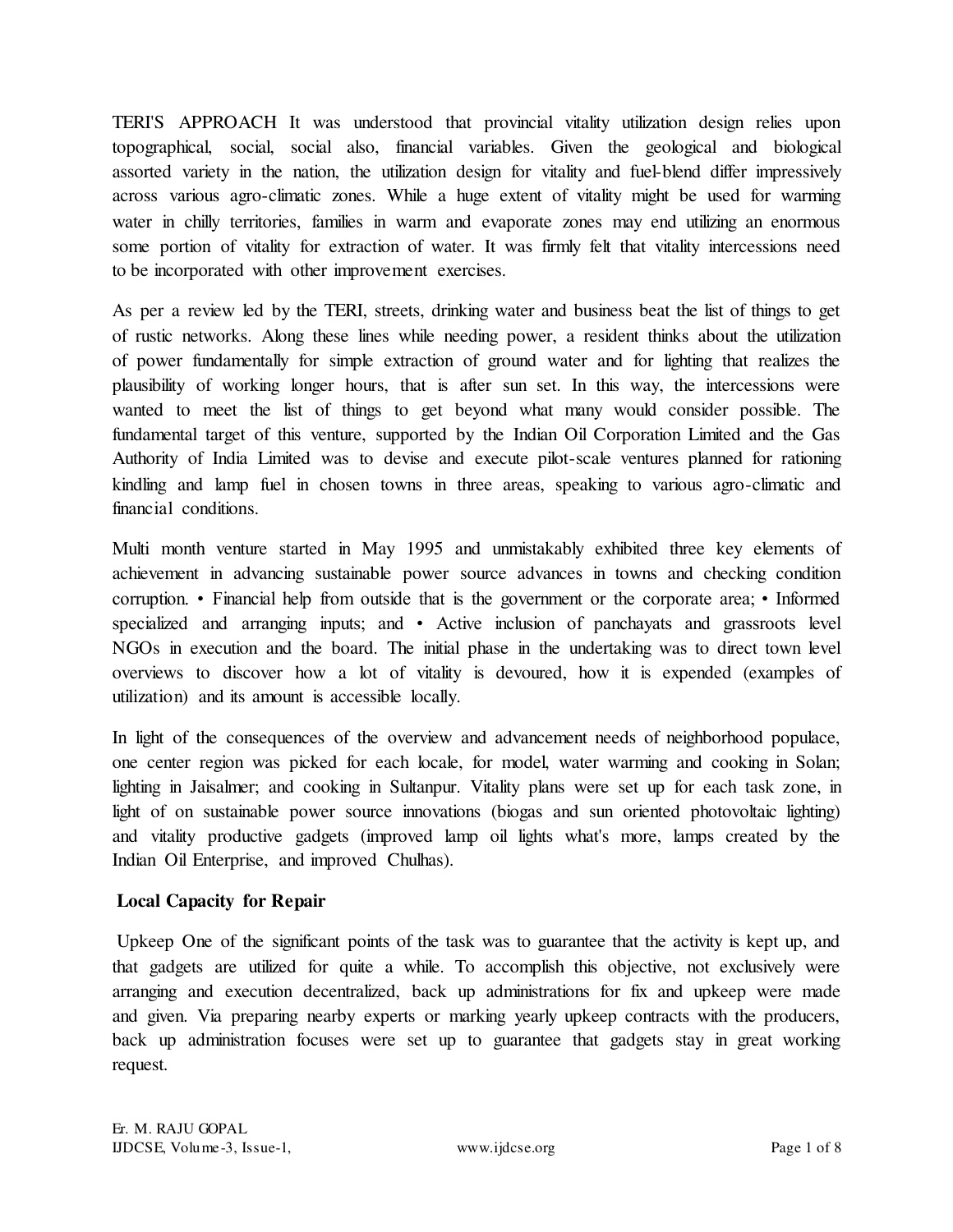## **Adapting Technologies to Local**

Prerequisites Uncommon consideration was paid to change advances any place important, for instance improvement of improved Chulhas in Solan (vitality investment funds of 40 percent) and improvement in sun based lights structure at Jaisalmer. This was made conceivable due to kept observing of introduced gadgets. Generally, the task has profited more than 1,000 country families in 12 towns, increasing their expectation of living by giving them productive and client cordial cooking and lighting gadgets.

The task has likewise advanced inexhaustible and condition cordial advances in remote towns. Furthermore, the task is relied upon to prompt yearly investment funds of 11,000 liters of lamp oil an all out reserve funds are of the request for Rs.7,00,000 per year on the off chance that we take kindling cost to be Rs.1 per kg furthermore, lamp oil as Rs.3.50 per liter.

## **Imperatives**

In Promotion Of Sustainable power source 7.1 Education on Energy Disregarding access to a gigantic flood of data on different highlights and systems also, in spite of the spearheading work right now experts the world over and in India, the practice of vitality cognizant plan draws near isn't wide spread. Ability created in different organizations in India has not permeated, particularly in a structure that can legitimately be executed in the plans. Other than there is a shortage of data on post inhabitance development of atmosphere responsive and vitality proficient structures built in India. Therefore, the mindfulness just as certainty of experts on sun based uninvolved design needs further fortifying.

## **Research and Development**

There are numerous associations which are working for vitality preservation and feasible advancement in India like Tata Energy Research Establishment (TERI), Center for Building Research Organization (CBRI), CSE, PCRA, Center for Energy what's more, Building, and so forth. In any case, the over all advancement in the field of innovative work isn't keeping pace with the developing interest for vitality. There is a need to quicken R&D exercises not just in terms of amount yet in addition nature of task definition and usage.

## **Ignorance to Work in Rural Areas**

Notwithstanding extraordinary chances and push for improvement of sustainable power source in provincial territories, experts ordinarily overlook to work in provincial territories for some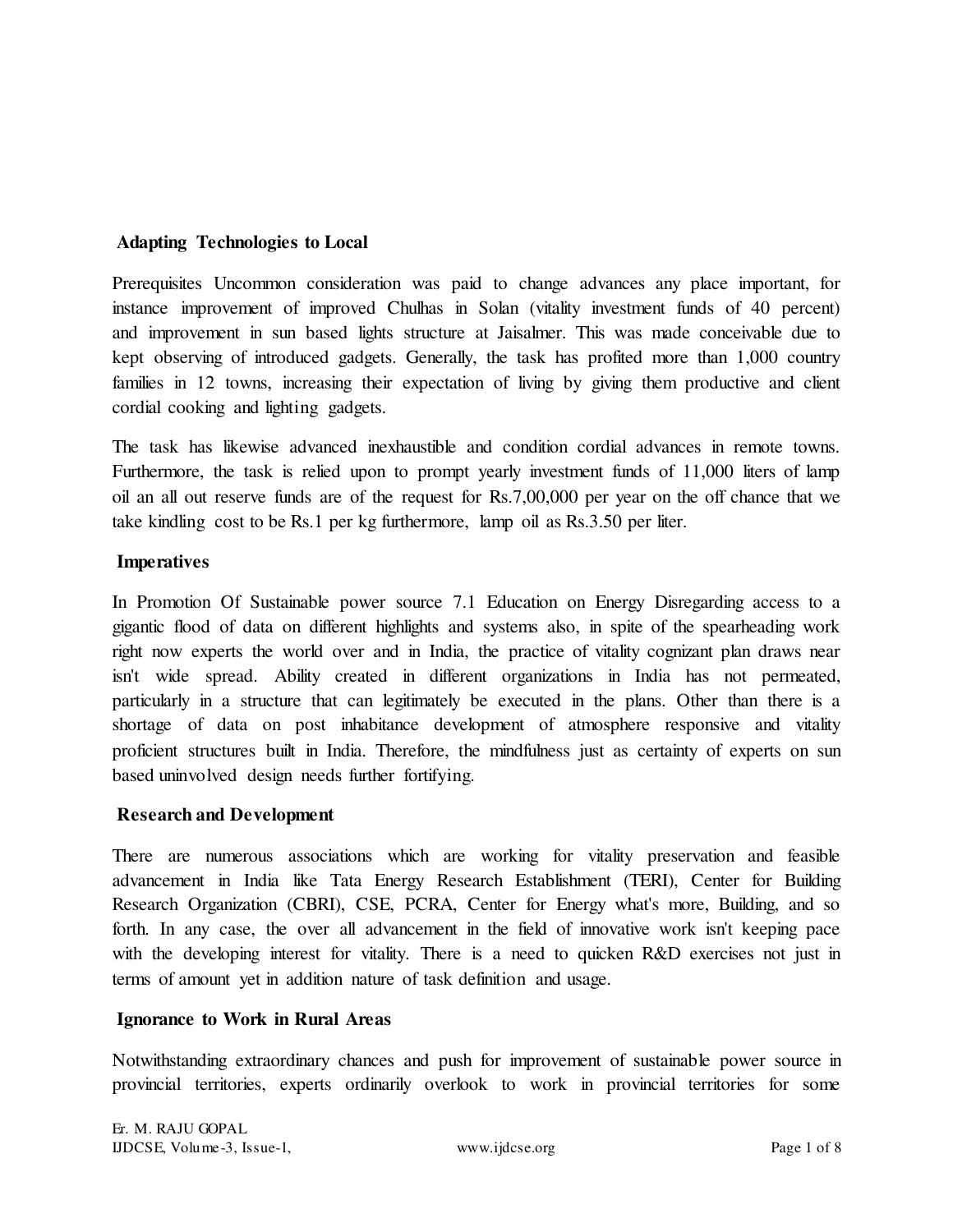reasons. Indeed, even numerous associations, which are engaged with provincial advancement, are situated in urban zones causing stoppage in improvement and usage forms.

### **Ignorance towards Indigenous**

Way of life Because of sick effect of urbanization, indigenous way of life of rustic individuals is extraordinarily influenced. Change in plan of their homes, tendency towards extravagance, change in every day schedule, and so on., is adding to the interest of more vitality supply.

## **Problem of Implementation**

Over the most recent five decades, Government of India has propelled numerous plans for improvement of sustainable wellsprings of vitality in country territories yet at the same time we are confronting intense lack of vitality supply since these plans are not executed effectively. Aside from shortage of assets, the capacity of our heads and executing organizations and their eagerness to do work is likewise liable for disappointment of different plans.

## **Public Awareness and Participation**

This is a significant factor for the improvement of any nation. Regularly Indian individuals are most certainly not completely mindful of issues relating to vitality, nor are they ready to effectively take an interest in vitality arrangements. Here and there this mentality becomes fundamental obstacle in the advancement procedure. Numerous legislative, private and NGOs have begun crusading for mindfulness in explicit zones. Yet at the same time there is no noteworthy spread or on the other hand mindfulness crusade mounted for advancement of sustainable power sources. Open investment is very poor in the vitality part.

### **Ends**

To the extent vitality as power is worried, there is no uncertainty that electrical vitality being each nation's need for improving the personal satisfaction of its kin. In the provincial economy, residential family unit division is the most unmistakable vitality purchaser, followed by the horticultural part. It represents almost 75 percent of the vitality use in provincial regions. In the local family unit segment cooking is the biggest end client representing very nearly 90 percent of the all out household vitality use. Applying vitality protection in private and different structures, we may definitely decrease vitality utilization in the local part.

As experts we may assume key job in structuring different structures in local part, so that these have incredible duties and chances to decrease vitality utilization by utilizing demonstrated

Er. M. RAJU GOPAL IJDCSE, Volume-3, Issue-1, www.ijdcse.org Page 1 of 8